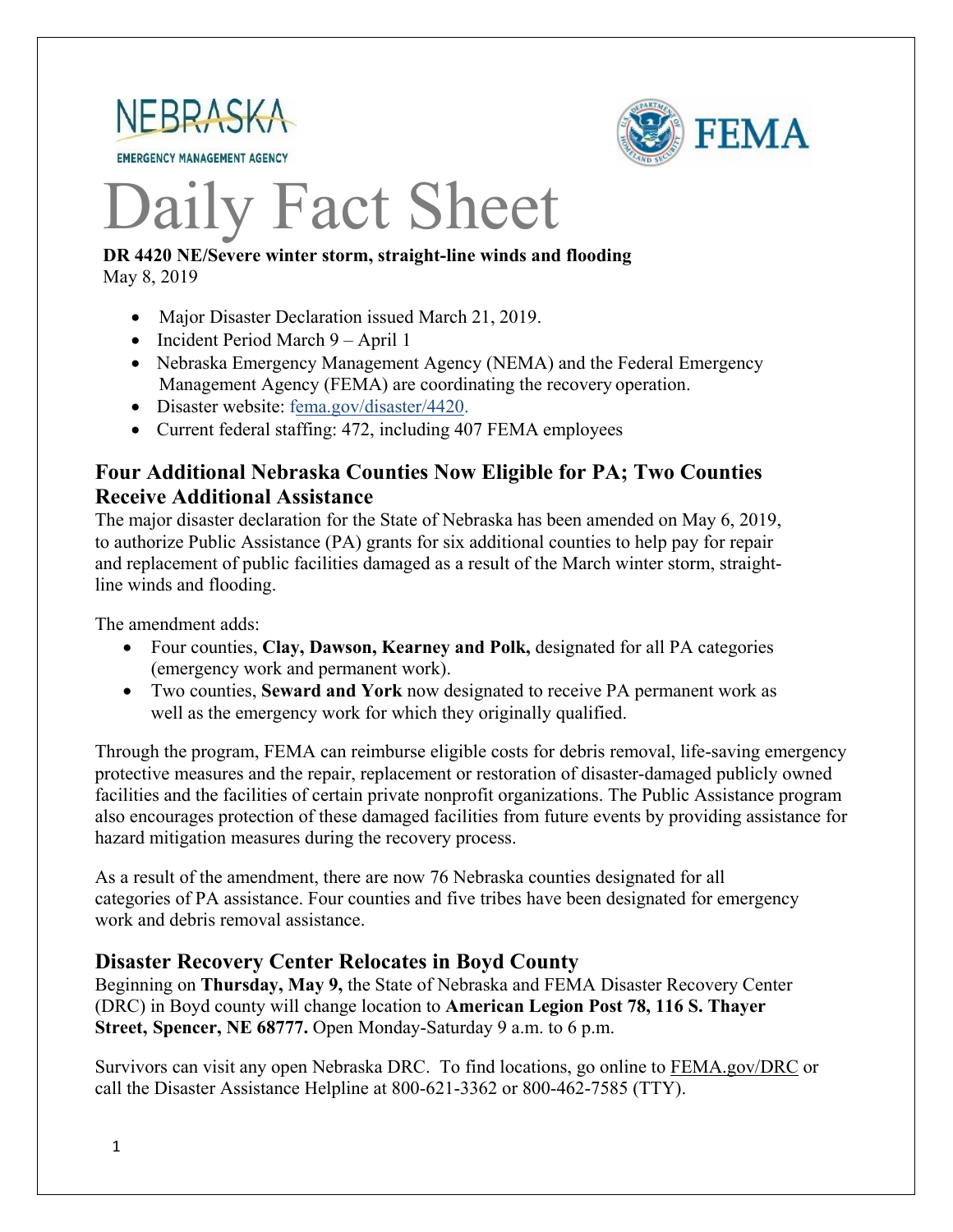# **Nebraskans: There's still time to register for help. Do it now!**

If you were affected by the severe winter storms, straight line winds and flooding that occurred nearly two months ago and haven't registered for help from FEMA, why wait? Do it now!

Take the first step toward getting federal assistance. Don't miss out! Once you register with FEMA, you may be eligible for a federal grant to help with your recovery.

If you are a homeowner or renter with disaster-related damage in the 27 designated counties and the Santee Sioux Nation, register now before it's too late.

No matter why you did not register, do it now. Here's what to do to get the correct information:

- Go online at DisasterAssistance.gov
- Call the FEMA helpline (voice, 711 or relay service) at  $800-621-3362$ ; (call  $800-462-7585$ TTY). The toll-free lines are open 7 a.m. to 10 p.m. CDT seven days a week.
- Visit a Disaster Recovery Center. Find the center closest to you at: [www.fema.gov/drc.](http://www.fema.gov/drc)

Homeowners, renters and businesses of all sizes may also qualify for a low-interest disaster loan from the U.S. Small Business Administration (SBA). If you have questions about an SBA loan call SBA's Customer Service Center at **800-659-2955** or **800-877-8339** (**TTY**) or send an email to [disastercustomerservice@sba.gov.](mailto:disastercustomerservice@sba.gov.) Visit SBA's website at SBA.gov/disaster.

# **Check Permit Requirements Before Rebuilding**

It is important for Nebraskans to **check with local building authorities about local or state permits** that may be necessary before starting reconstruction. These may include building permits, floodplain development permits, permits for repair of septic systems, and others. To find out what state permits may be required, please visit the Nebraska Department of Natural Resources at [dnr.nebraska.gov/floodplain](https://dnr.nebraska.gov/floodplain) for a list of local floodplain management contacts.

# **Housing Resources for Disaster Survivors**

The State of Nebraska is leading a Housing Task Force in partnership with FEMA and other agencies to address housing shortages and unmet needs in Nebraska communities affected by flooding. A [fact sheet listing resources](https://edit.fema.gov/news-release/2019/04/19/fact-sheet-housing-resources-residents-nebraska-affected-march-storms-0) is posted on FEMA's disaster web page: [fema.gov/disaster/4420.](http://www.fema.gov/disaster/4420)

# **27 Counties and One Tribe Eligible for FEMA Individual Assistance** Homeowners

and renters in Antelope, Boone, Boyd, Buffalo, Burt, Butler, Cass, Colfax, Cuming, Custer, Dodge, Douglas, Hall, Howard, Knox, Madison, Nance, Nemaha, Pierce, Platte, Richardson, Saline, Sarpy, Saunders, Stanton, Thurston and Washington counties and the Santee Sioux Nation are eligible for Individual Assistance.

# **Individuals & Households Program (IHP)**

**As of May 7**

- **5,626** applicants in designated counties have applied for FEMA Individual Assistance.
- FEMA has approved **\$21,498,846**.
- This includes **\$19,142,421** for housing assistance and **\$2,356,425** for disaster-related other needs.
- **Deadline to register for Individual Assistance is May 20.**

# **Don't Wait; Register with FEMA Now**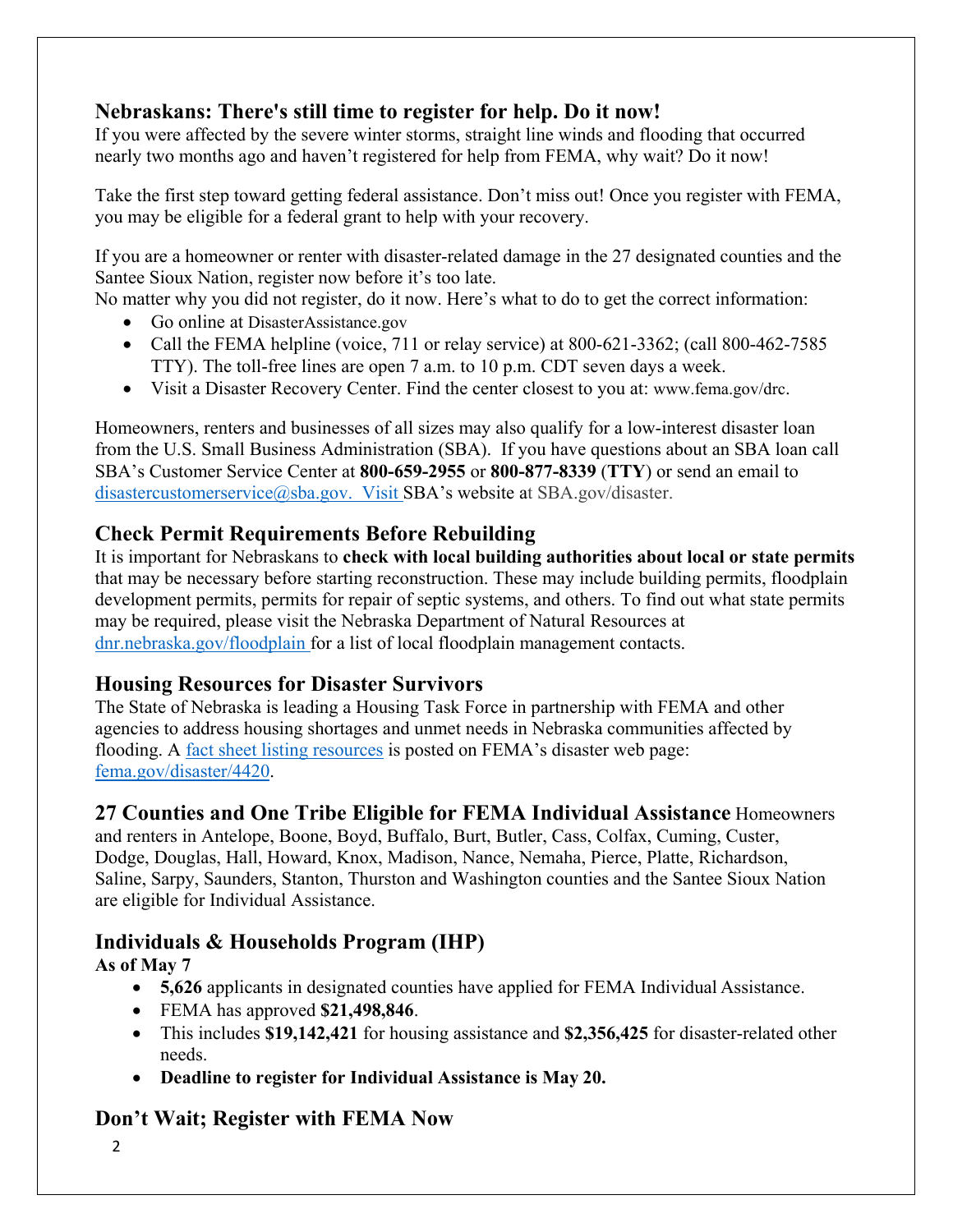If you experienced losses as a result of the March flooding, don't wait for a Disaster Recovery Center to open. Register with FEMA immediately and file any insurance claims. Disaster Recovery Centers are opening in the areas affected by the disaster, but this will take time. You can register with FEMA in several ways:

• Online, visit [DisasterAssistance.gov.](https://disasterassistance.gov/) On a smart phone, use the [FEMA app.](https://www.fema.gov/mobile-app) By phone, call **800-621-3362** or **800-462-7585 (TTY)** from 7 a.m. to 10 p.m. daily. Or visit a **Disaster Recovery Center** and speak to a FEMA specialist one-on-one. To find the nearest DRC, go online to [FEMA.gov/DRC.](http://www.fema.gov/DRC)

# **FEMA Hiring Nebraskans to Work on Disaster Recovery**

FEMA is hiring Nebraskans to help with recovery efforts. Anyone interested in temporary job opportunities should go to [www.USAJobs.gov.](http://www.usajobs.gov/) The website is updated as new postings occur. Type "FEMA Local Hire" in the search box and put "Nebraska" in the location box.

# **Understanding Your FEMA Letter**

If you applied for assistance from FEMA, you will receive a letter in the mail or via email that explains the status of your application and how to respond. It is important to read the letter carefully. Your letter will include the amount of any assistance FEMA may provide and information on the appropriate use of disaster assistance funds.

• If you have questions about the letter, you may go online to [DisasterAssistance.gov;](http://www.disasterassistance.gov/) call the disaster assistance helpline at **800-621-3362** or **800-462-7585 (TTY)**; or visit a Disaster Recovery Center. To find center locations and hours, go online t[o](https://www.fema.gov/disaster-recovery-centers) [FEMA.gov/DRC](https://www.fema.gov/disaster-recovery-centers) or download the [FEMA mobile](https://www.fema.gov/mobile-app) app.

# **Disaster Recovery Centers Assist Survivors**

Disaster Recovery Centers are operating, or are scheduled to begin operation, in areas affected by the winter storm and flooding. More centers continue to be announced. Recovery specialists from FEMA and the U.S. Small Business Administration (SBA) will provide information on available services, explain assistance programs and help survivors complete or check the status of their applications.

#### **Disaster Recovery Centers are closed on Sundays**. Disaster Recovery Center locations and hours are:

- **Antelope County:** Neligh Fire Hall, 512 W. 11<sup>th</sup> St., Neligh, NE 68756. Open May 8 and 9 from 9 a.m. to 6 p.m.
- **Boyd County:** Spencer Community Hall, 108 W. Main St., Spencer, NE 68777. Open May 8 from 9 a.m. to 6 p.m. **Closing May 8.**
- **Boyd County:** American Legion Post 78, 116 S. Thayer St., Spencer, NE 68777. Open Monday-Saturday 9 a.m. to 6 p.m. **New location opening May 9.**
- **Cuming County:** Beemer Village Clerk, 317 N. Main St., Beemer, NE 68718. Open May 8, 9, 10 and 11 from 9 a.m. to 6 p.m.
- Custer County: Broken Bow United Methodist Church, 1000 S. 3<sup>rd</sup> Ave., Broken Bow. NE 68822. Open May 8, 9, 10 and 11 from 9 a.m. to 6 p.m.
- **Dodge County:** Fremont Learning Center, 130 E. 9th St., Fremont, NE 68025. Open Monday-Saturday 9 a.m. to 6 p.m.
- **Pierce County: Pierce Fire Hall, 106 S. 1st St., Pierce, NE 68767** Open May 10, 11, 13, 14 and 15 from 9 a.m. to 6 p.m.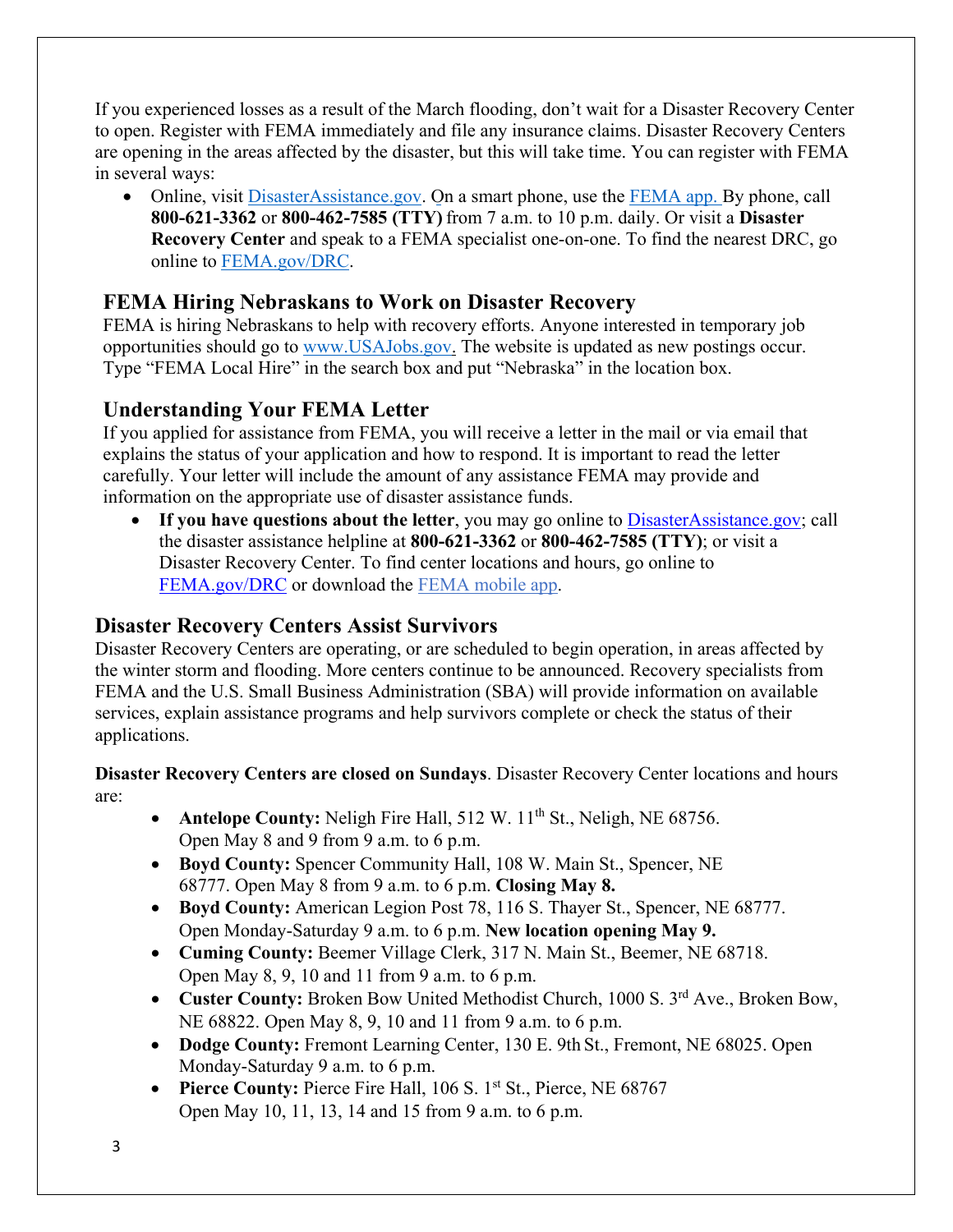- **Platte County:** Eagles Club Post 1834, 3205 12<sup>th</sup> St., Columbus, NE 68601. Open May 8, 9 and 10 from 9 a.m. to 6 p.m.
- **Sarpy County**: Twin Creek, 3802 Raynor Parkway, Suite 201, Bellevue, NE 68123. Open Monday-Saturday 9 a.m. to 6 p.m.

Survivors can visit any open center for help. To find the nearest DRC visit: [FEMA.gov/DRC,](http://www.fema.gov/DRC) or text **DRC** along with a ZIP code to 43362 or call the Disaster Assistance Helpline at **800-621-3362** or **800-462-7585 (TTY)**.

# **U.S. Small Business Administration (SBA) Update**

SBA has approved more than \$28.1 million in low-interest disaster loans as of May 7. For homeowners and renters, SBA has approved 490 loans for \$24,617,200; for businesses and private nonprofits, SBA has approved 25 loans for \$3,558,400. For information, businesses and residents can visit *[SBA.gov/disaster](http://www.sba.gov/disaster)*, call SBA's Customer Service Center at **800-659-2955,** or email *[disastercustomerservice@sba.gov.](mailto:disastercustomerservice@sba.gov)* TTY users may call **800-877-8339**.

SBA is operating two Disaster Loan Outreach Centers in Cass County in the **Plattsmouth Community/Senior Center at 308 S 18th Street, Plattsmouth, NE 68048 and** in Douglas County in the **Valley Veterans Club at 111 E. Front Street, Valley, NE 68064**. Both centers will close on Thursday, May 9 at 6 p.m. The centers' hours are from 9:00 a.m. – 6:00 p.m. No appointment necessary.

# **Free Safety and Health Consultations Available to Flood-Impacted Businesses**

The Nebraska Department of Labor (NDOL) is offering free safety and health consultations to businesses in flood-impacted areas. Trained NDOL consultants are available to assist with mold remediation plans, provide safety and health assessments, identify electrical hazards, and perform overall risk assessment. The free consultations are available through the On-Site Safety and Health Consultation program. For more information go online to [dol.nebraska.gov.](https://dol.nebraska.gov/PressRelease/Details/117)

# **National Flood Insurance Program (NFIP)**

As of May 6, NFIP has received 1,028 flood insurance claims in Nebraska and issued \$4,684,595 in advance payments to policyholders. Total paid on all claims: \$24,796,547.

# **Debris Removal a Priority for Communities after Nebraska Flooding**

NEMA, the Nebraska Department of Environmental Quality (NDEQ) and FEMA are coordinating cleanup efforts in Nebraska. Debris needs to be separated into categories and placed at the curb. Debris should not block the roadway. For information, go online to the Nebraska Department of Environmental Quality at [deq.state.ne.us/.](http://www.deq.state.ne.us/)

# **Long-Term Recovery Help Grows for Nebraska Storm Survivors**

As the focus turns toward long-term recovery from the March severe winter storm, straight-line winds and flooding, survivors have many resources available from local, state and federal agencies and nonprofit organizations to assist with unmet needs.

Nebraska survivors with unmet needs may contact:

- For property clean up contact the **Crisis Clean Up Hotline: 833-556-2476**
- For all other needs of assistance call **Nebraska 211**.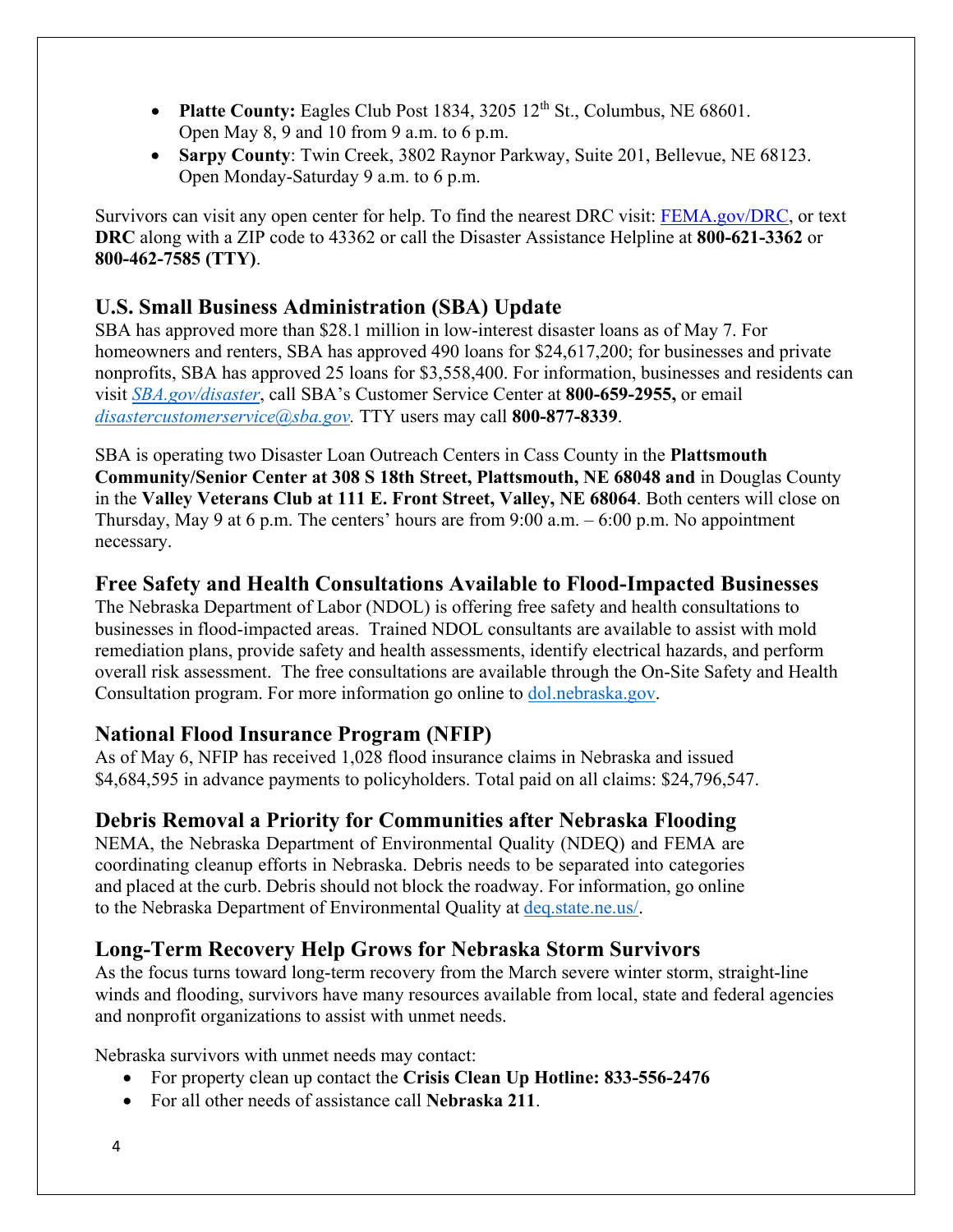- To volunteer to help, please contact **United Way of the Midlands. [Click](https://uwmidlands.galaxydigital.com/need/?s=1&need_init_id=1660) here** to view, sign up and make someone's day brighter! In state, call 2-1-1 for questions (press option 6). Or
- **Contact the Fremont Volunteer Reception Center.** Volunteer opportunities are available online at [http://signup.com/go/xynaaxZ.](http://signup.com/go/xynaaxZ?fbclid=IwAR1m90U2vgYS7ECdb6AHljMooZNkdAfb6i-7s_1hgOCf11d0oi-VMnJcMYY) The Volunteer Center is at Fremont Area United Way, 445 East 1st Street, Suite 1, Fremont. Open Monday to Saturday, 9 a.m. -5 p.m., or go online to [fremontnebraskavrc@gmail.com.](mailto:fremontnebraskavrc@gmail.com)

# **Houses of Worship May Apply for FEMA Public Assistance Grants**

Houses of worship that sustained damage from the flooding in Nebraska may apply for grants from the Federal Emergency Management Agency (FEMA). The deadline to apply is May 20, 2019.

FEMA's Public Assistance (PA) Program provides grants to certain kinds of nonprofit organizations. More information about eligible essential and critical service providers can be found on FEMA.gov by viewing the table on page 13 of FEMA's [Public Assistance](https://www.fema.gov/media-library-data/1525468328389-4a038bbef9081cd7dfe7538e7751aa9c/PAPPG_3.1_508_FINAL_5-4-2018.pdf)  [Program and Policy Guide.](https://www.fema.gov/media-library-data/1525468328389-4a038bbef9081cd7dfe7538e7751aa9c/PAPPG_3.1_508_FINAL_5-4-2018.pdf)

The Nebraska Emergency Management Agency (NEMA) is conducting briefings for applicants. Organizations can find the schedule of briefings and information on how to apply by going online to the NEMA website: [nema.nebraska.gov/.](https://nema.nebraska.gov/)

#### **Nebraska Joint Information Center**

The Nebraska Emergency Management Agency was awarded a grant for more than \$400,000 from the Federal Emergency Management Agency to make disaster-related crisis counseling services available. The crisis counseling program funds outreach workers who will be available to support emotional and psychological recoveries of Nebraskans impacted by the floods

Survivors who live in Butler, Cass, Colfax, Dodge, Douglas, Nemaha, Sarpy, Saunders, and Washington counties may call the Rural Response Hotline at 1-800-464-0258**.** Callers can get tips on how to handle disaster-related distress, along with referrals to local treatment centers, support groups and community-based organizations. **For more information see [nema.nebraska.gov.](file://fema.net/R7/DR/DR-4420-NE/EA/Planning%20and%20Products/Writers/Dale%20Bonza/DFS/nema.nebraska.gov)**

# **NFIP Increased Cost of Compliance Can Help with Rebuilding in Nebraska**

If you have a policy with the National Flood Insurance Program (NFIP) and your home was damaged extensively by March storms, you may qualify for additional coverage under your policy, under the provisions of Increased Cost of Compliance (ICC). ICC funds can help defray the costs of elevating, floodproofing, demolishing or relocating a residential structure. For more information on general flood insurance questions, contact your local floodplain administrator, NFIP at **800-427-4661**, or your insurance agent.

# **Disaster Unemployment Assistance Available**

Information about DUA can be found at [dol.nebraska.gov/UIBenefits/Programs/DUA.](https://dol.nebraska.gov/UIBenefits/Programs/DUA)

# **Assistance for Landowners, Farmers, Ranchers and Producers**

The USDA says higher limits now are available for borrowers interested in USDA's farm loans. For more information, visit [USDA Farm Service Agency.](https://www.fsa.usda.gov/)

# **USDA Natural Resource Conservation Service**

- To help manage cropland damaged by Nebraska's severe spring weather, the USDA's Natural
- 5